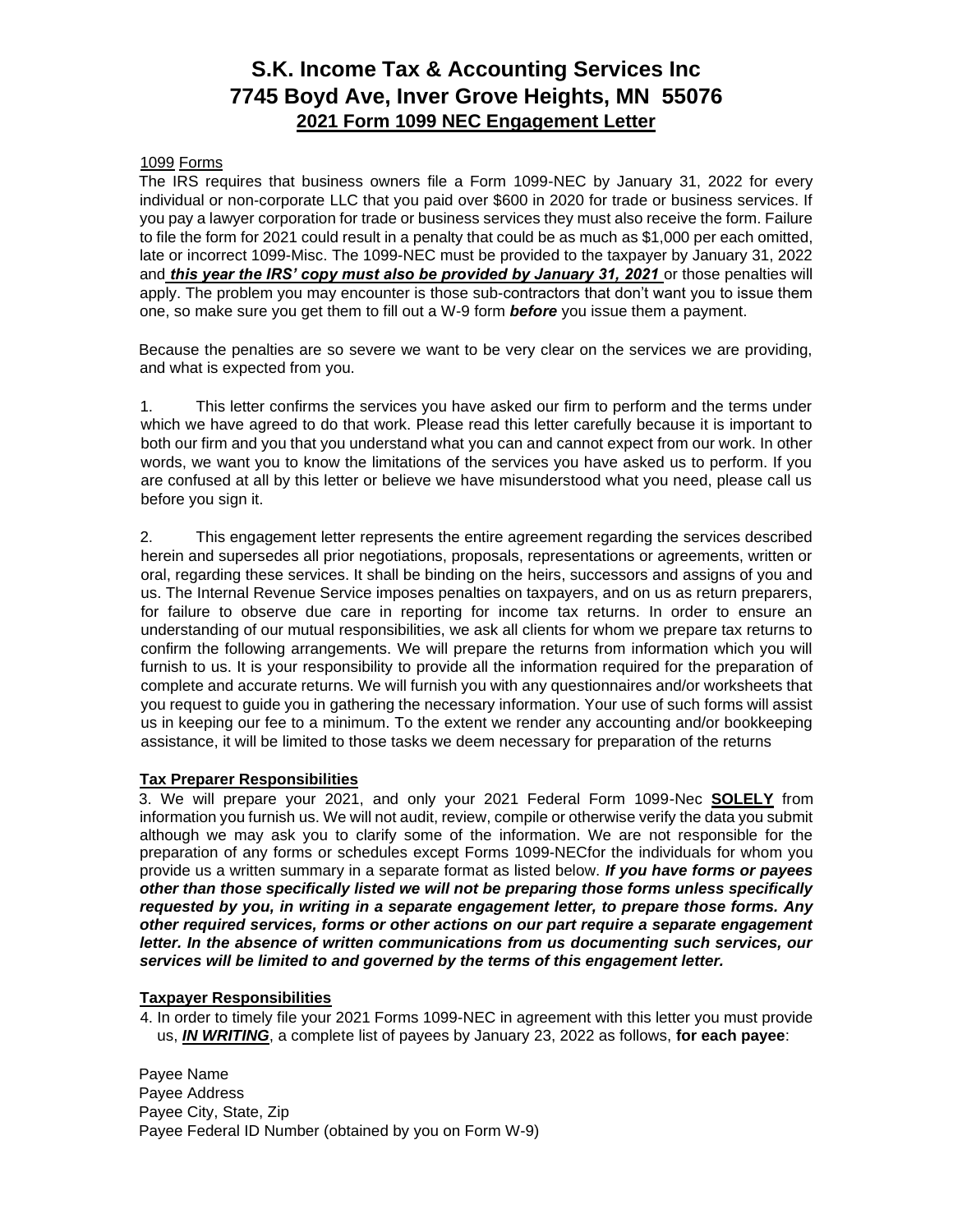

*Copyright © 2021 Jennings Advisory Group, LLC*  **1099 Preparation Engagement Letter** 

Amount paid during 2021 for non employee compensation Amount paid in 2021 for Rent

5. If you are in doubt whether to issue a 1099, the safest treatment is to issue the form.

#### **Other Items**

6. Our fee to prepare and electronically file the 1099-NEC forms solely for the payees listed in writing by you on a separate page will be \$10.00 per 1099, plus \$30.00 yearly fee.

7. It is your responsibility to maintain the records, forms, documentation, Forms W-9 and copies necessary to file the 2021 Forms 1099-NEC.

8. We will rely solely, without independent verification on the information you provide to us in writing under item 4 above to prepare your 2021 Forms 1099-NEC.

9. It is our policy to keep records related to this engagement for three years after which they are destroyed. *However, we do not keep any original client records, so we will return those to you at the completion of the services rendered under this engagement. When records are returned to you, it is your responsibility to retain and protect your records for 3 years for future use*, *including potential examination by any government or regulatory agencies*.

10. In recognition of the relative risks and benefits of this agreement to both the client and the accounting firm, the client and the accounting firm have discussed and have agreed on the fair allocation of risk between them. As such, the client agrees, to the fullest extent permitted by law, to limit the liability of the accounting firm to the client for any and all claims, losses, costs, and damages of any nature whatsoever, so that the total aggregate liability of the accounting firm to the client shall not exceed the accounting firm's total fee for services rendered under this agreement. The client and the accounting firm intend and agree that this limitation apply to any and all liability or cause of action against the accounting firm, however alleged or arising, unless otherwise prohibited by law. Both parties agree that there is a one-year limitation period to bring a claim against us for errors and omissions. The one-year period will begin upon the date of your signature on this engagement letter.

We appreciate the opportunity to serve you. Please date and sign the enclosed copy of this letter to acknowledge your agreement with and acceptance of your responsibilities and the terms of this engagement. It is our policy to initiate services after we receive the executed engagement letter. If any provision of this agreement is declared invalid or unenforceable, no other provision of this agreement is affected and all other provisions remain in full force and effect.

Sincerely,

*Suzette Weller, EA*

| (Client Business Name)                                                                                     |      |
|------------------------------------------------------------------------------------------------------------|------|
| (Client Signature)                                                                                         | Date |
| If (We) have read the above terms of the engagement letter and agree with the terms of this<br>engagement. |      |